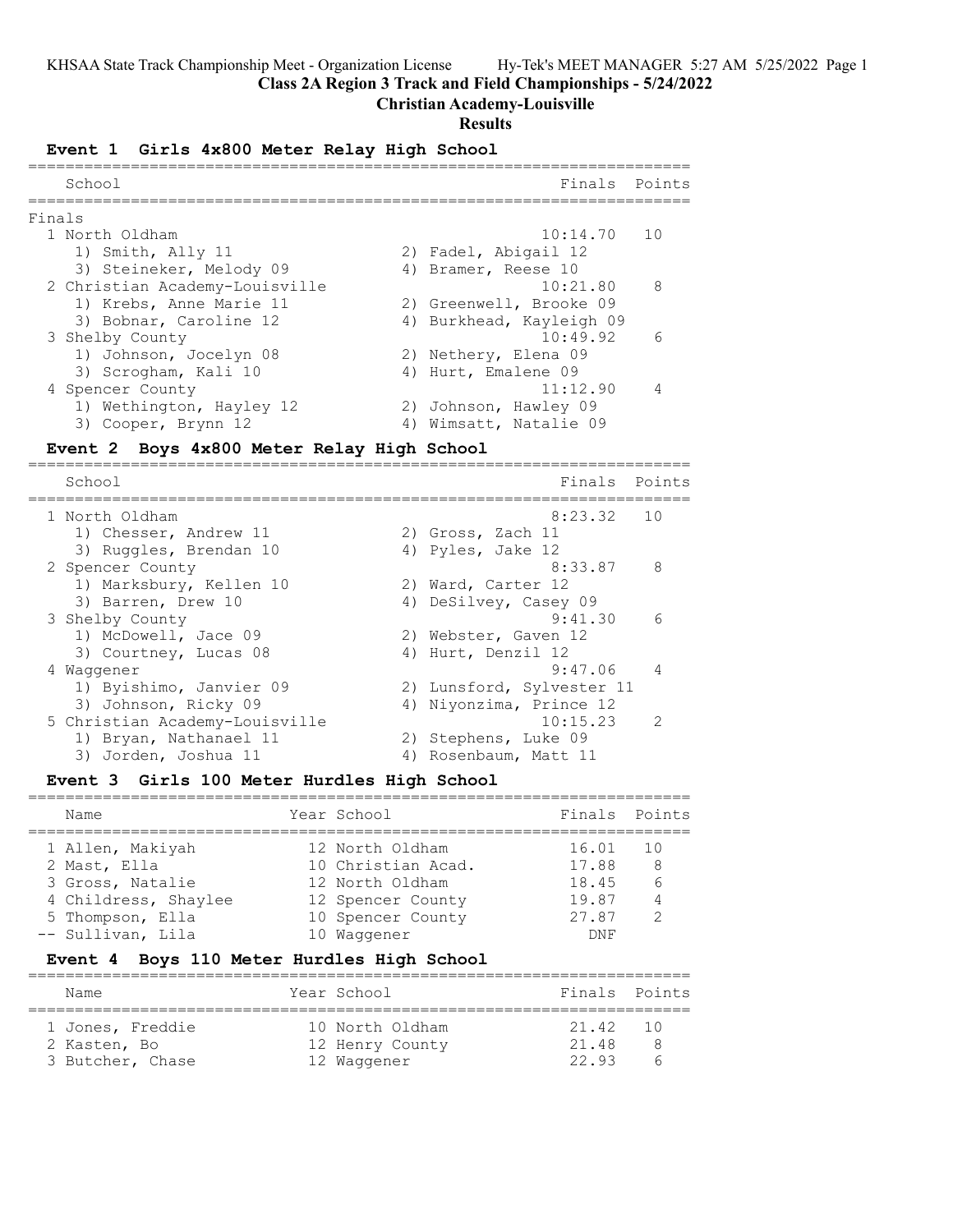**Class 2A Region 3 Track and Field Championships - 5/24/2022**

**Christian Academy-Louisville**

### **Results**

## **Event 5 Girls 100 Meter Dash High School**

| Name                 | Year School        | Finals |               | H# Points     |
|----------------------|--------------------|--------|---------------|---------------|
| 1 Touche, Taylor     | 09 Christian Acad. | 13.22  | 2             | 10            |
| 2 Harper, Lily       | 09 North Oldham    | 13.27  | $\mathcal{L}$ | 8             |
| 3 Allen, Makiyah     | 12 North Oldham    | 13.58  | $\mathcal{L}$ | 6             |
| 4 Hawkins, Marea     | 11 Shelby County   | 13.99  | $\mathcal{L}$ | 4             |
| 5 Railey, Nyla       | 10 Waqqener        | 14.01  | $\mathcal{L}$ | $\mathcal{L}$ |
| 6 Reed, Eliza        | 11 Waqqener        | 14.66  | $\mathbf{1}$  |               |
| 7 Dale, Cassie       | 09 Shelby County   | 14.72  | $\mathcal{L}$ |               |
| 8 Rees, Reagan       | 09 Jeffersontown   | 14.75  | 1             |               |
| 9 Childress, Shaylee | 12 Spencer County  | 15.15  | $\mathcal{L}$ |               |
| 10 Howard, Jordyn    | 11 Western         | 15.15  |               |               |
| 11 Wilson, Callahan  | 10 Christian Acad. | 15.32  | 2             |               |
| 12 Goodlett, Taylor  | 10 Spencer County  | 15.78  | 1             |               |
| 13 Perkins, Whitney  | 10 Jeffersontown   | 15.79  |               |               |
| -- Arnold, Tyonna    | 09 Western         | DO     |               |               |

#### **Event 6 Boys 100 Meter Dash High School**

==========================================================================

| Name                    | Year School        | Finals |               | H# Points      |                     |
|-------------------------|--------------------|--------|---------------|----------------|---------------------|
| 1 Wetzel, Blake         | 12 North Oldham    | 11.18  | 3             | 10             |                     |
| 2 Gray, Michael         | 12 Henry County    | 11.59  | 3             | -8             |                     |
| 3 Yates, Chris          | 11 Spencer County  | 11.89  | 3             | 6              |                     |
| 4 Howard, Devon         | 10 Western         | 12.01  | 3             | 4              |                     |
| 5 Miron, Sebastian      | 09 North Oldham    | 12.07  | $\mathcal{E}$ | 2              |                     |
| 6 Nance, Jace           | 11 Jeffersontown   | 12.40  | $\mathcal{E}$ | $\overline{1}$ |                     |
| 7 Rodriguez, Moctezumac | 10 Shelby County   | 12.45  | 3             |                |                     |
| 8 Cabral, Yandel        | 09 Shelby County   | 12.63  | 3             |                |                     |
| 9 Pollard, Jason        | 11 Western         | 12.98  | 2             |                |                     |
| 10 Haskins, Jaiden      | 11 Waqqener        | 13.14  |               |                |                     |
| 11 Bell, Keivontez      | 12 Waqqener        | 13.20  |               |                |                     |
| 12 Wood, Samuel         | 11 Christian Acad. | 13.87  | 2             |                |                     |
| 13 Johnson, Elijiah     | 12 Jeffersontown   | 14.64  | 2             |                |                     |
| -- Woods, Jackson       | 12 Henry County    | DQ.    |               |                | finish - wrong lane |
| -- Hoard, Evan          | 10 DeSales         | DQ.    |               |                | finish - wrong lane |

#### **Event 7 Girls 4x200 Meter Relay High School**

| School                                                    | Finals Points                   |                |
|-----------------------------------------------------------|---------------------------------|----------------|
| 1 Christian Academy-Louisville<br>1) Gardner, Savannah 10 | 1:46.80<br>2) Touche, Taylor 09 | 1 O            |
| 3) Mast, Ella 10                                          | 4) Doezema, Jenna 12            |                |
| 2 North Oldham                                            | 1:49.61                         | - 8            |
| 1) Smith, Ally 11                                         | 2) Hackler, Isabelle 09         |                |
| 3) Bramer, Reese 10                                       | 4) Harper, Lily 09              |                |
| 3 Shelby County                                           | 1:54.83                         | 6              |
| 1) Hurst, Sophie 08                                       | 2) Hutchison, Kendall 07        |                |
| 3) Dale, Cassie 09                                        | 4) Hawkins, Marea 11            |                |
| 4 Spencer County                                          | 2:00.07                         | $\overline{4}$ |
| 1) Wethington, Hayley 12                                  | 2) Cooper, Brynn 12             |                |
| 3) Hodgkins, Lilly 09                                     | 4) Johnson, Hawley 09           |                |
| 5 Waqqener                                                | 2:01.58                         | 2              |
| 1) Vickers, Katrina 11                                    | 2) Brison, Zarayiah 10          |                |

finish - wrong lane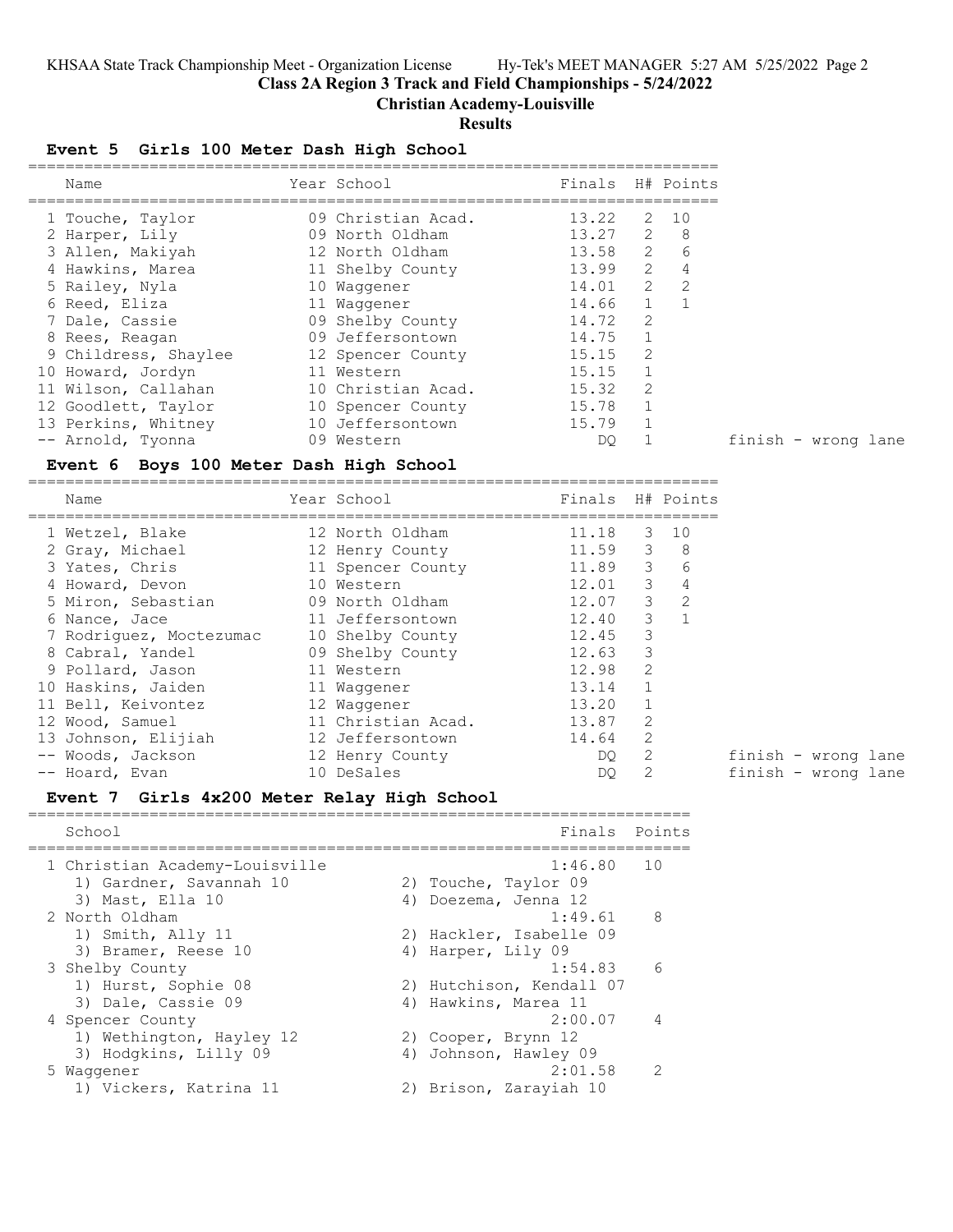**Class 2A Region 3 Track and Field Championships - 5/24/2022**

#### **Christian Academy-Louisville**

## **Results**

#### **....Event 7 Girls 4x200 Meter Relay High School**

3) Reed, Eliza 11 4) Richardson, Asia 10

# **Event 8 Boys 4x200 Meter Relay High School**

| School                         | Finals                  | Points        |
|--------------------------------|-------------------------|---------------|
| 1 North Oldham                 | $1:30.77$ 10            |               |
| 1) Wetzel, Blake 12            | 2) Taylor, Skylar 12    |               |
| 3) Nagle, Dawson 10            | 4) Ruggles, Owen 12     |               |
| 2 Spencer County               | 1:36.87                 | 8             |
| 1) Yates, Chris 11             | 2) Roark, Brice 11      |               |
| 3) Marksbury, Kellen 10        | 4) Hutt, Wade 11        |               |
| 3 Henry County                 | 1:37.06                 | 6             |
| 1) Gray, Michael 12            | 2) Klempner, Maddox 12  |               |
| 3) Stivers, Avery 12           | 4) Woods, Jackson 12    |               |
| 4 Shelby County                | 1:41.44                 | 4             |
| 1) Rodriguez, Moctezumac 10    | 2) Wilson, Tyler 10     |               |
| 3) Cabral, Yandel 09           | 4) Alarcon, Ian 09      |               |
| 5 Waqqener                     | 1:41.90                 | $\mathcal{P}$ |
| 1) Haskins, Jaiden 11          | 2) Martin, Landon 12    |               |
| 3) Livingston, Karl 10         | 4) Murphy, Eli 10       |               |
| 6 Christian Academy-Louisville | 1:42.57                 |               |
| 1) Hauser, Bryson 10           | 2) Wood, Samuel 11      |               |
| 3) Malloy, Cruz 10             | 4) Moskovich, Samuel 09 |               |

#### **Event 9 Girls 1600 Meter Run High School**

| Name               | Year School        | Finals Points |               |
|--------------------|--------------------|---------------|---------------|
| 1 Boyd, Janie      | 10 North Oldham    | 5:44.74       | 10            |
| 2 Bader, Kaitlyn   | 12 Christian Acad. | 5:47.60       | 8             |
| 3 Ward, Bethany    | 09 North Oldham    | 5:53.15       | 6             |
| 4 Wearsch, Megan   | 09 Christian Acad. | 5:55.53       | 4             |
| 5 Kurtz, Akacia    | 09 Henry County    | 6:05.54       | $\mathcal{L}$ |
| 6 Wimsatt, Natalie | 09 Spencer County  | 6:33.11       |               |
| 7 Scrogham, Kali   | 10 Shelby County   | 6:37.38       |               |
| 8 Scrogham, Kira   | 10 Shelby County   | 6:38.49       |               |
| 9 Cooper, Brynn    | 12 Spencer County  | 6:52.06       |               |
| 10 Golden, Meg     | 11 Henry County    | 6:52.61       |               |
|                    |                    |               |               |

#### **Event 10 Boys 1600 Meter Run High School**

| Name                                                                                                        | Year School                                                                                                             | Finals Points                                                  |                                                  |
|-------------------------------------------------------------------------------------------------------------|-------------------------------------------------------------------------------------------------------------------------|----------------------------------------------------------------|--------------------------------------------------|
| 1 Ott, Tommy<br>2 Ransdell, Ethan<br>3 Young, Max<br>4 Patel, Evan<br>5 DeSilvey, Casey<br>6 Jorden, Joshua | 12 Christian Acad.<br>12 North Oldham<br>11 Shelby County<br>12 North Oldham<br>09 Spencer County<br>11 Christian Acad. | 4:29.44<br>4:30.08<br>4:33.91<br>4:36.30<br>4:37.73<br>5:14.42 | 1 O<br>8<br>6<br>$\overline{4}$<br>$\mathcal{L}$ |
| 7 McDowell, Jace<br>8 Revers, Ridge<br>9 Johnson, Ricky<br>10 Golden, Mike<br>11 Sumner, Caden              | 09 Shelby County<br>09 Spencer County<br>09 Waqqener<br>09 Henry County<br>10 DeSales                                   | 5:16.66<br>5:20.74<br>5:34.28<br>5:52.48<br>6:10.35            |                                                  |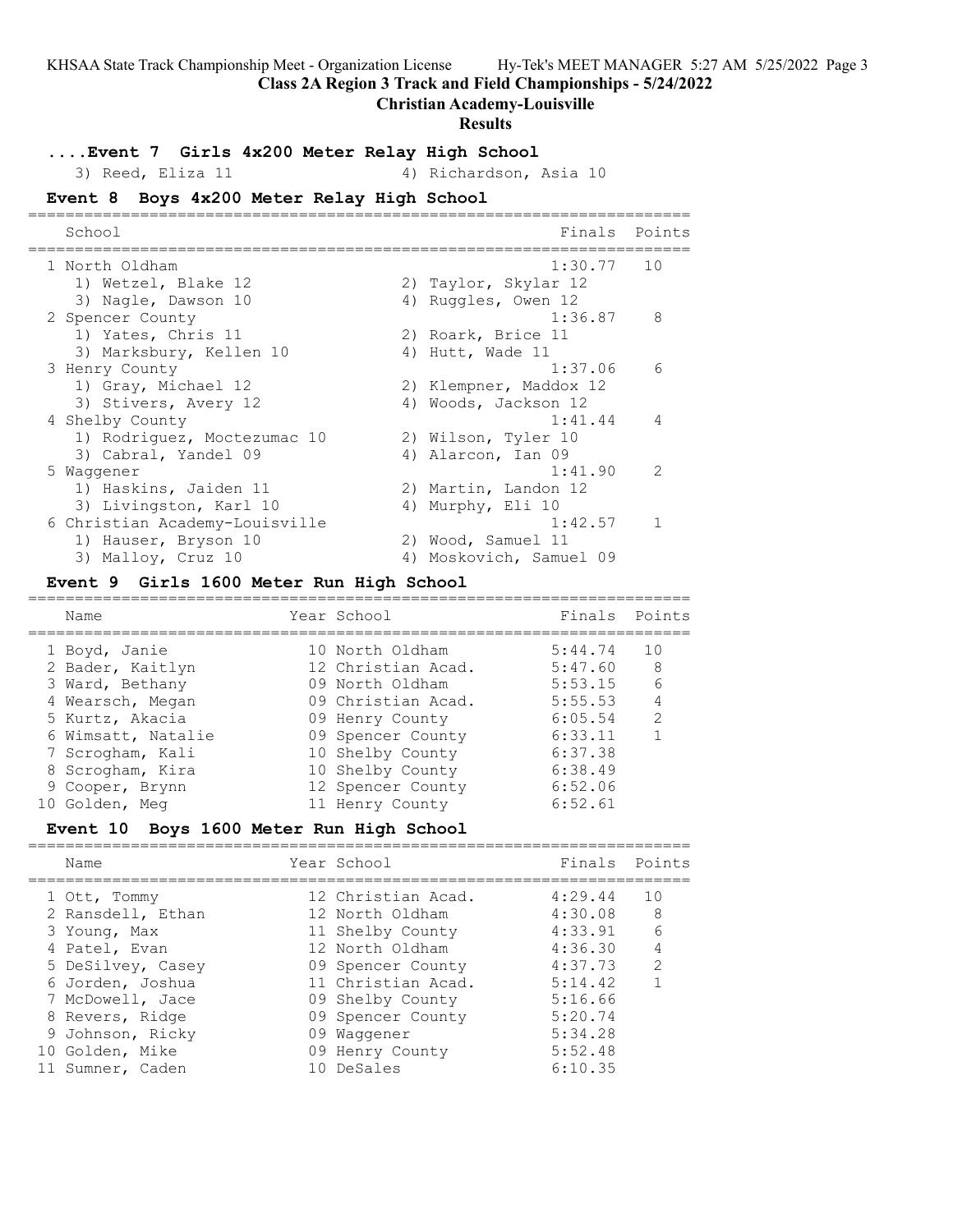**Class 2A Region 3 Track and Field Championships - 5/24/2022**

#### **Christian Academy-Louisville**

#### **Results**

#### **Event 11 Girls 4x100 Meter Relay High School**

| School                         | Finals Points           |   |                     |
|--------------------------------|-------------------------|---|---------------------|
| 1 North Oldham                 | 51.03 10                |   |                     |
| 1) Allen, Makiyah 12           | 2) Hackler, Isabelle 09 |   |                     |
| 3) Turner, Elle 11             | 4) Harper, Lily 09      |   |                     |
| 2 Shelby County                | 53.19                   | 8 |                     |
| 1) Dale, Cassie 09             | 2) Reed, Maddie 10      |   |                     |
| 3) Woods, Jaci 11              | 4) Hawkins, Marea 11    |   |                     |
| 3 Christian Academy-Louisville | 55.94 6                 |   |                     |
| 1) Rawlins, Talia 10           | 2) Daniels, Ella 10     |   |                     |
| 3) Desgraviers, Naveah 09      | 4) Wilson, Callahan 10  |   |                     |
| -- Waqqener                    | DO.                     |   | finish - wrong lane |
| 1) Brison, Zarayiah 10         | 2) Reed, Eliza 11       |   |                     |
| 3) Vickers, Katrina 11         | 4) Richardson, Asia 10  |   |                     |

#### **Event 12 Boys 4x100 Meter Relay High School**

======================================================================= School **Finals Points** ======================================================================= 1 North Oldham 44.25 10 1) Ruggles, Owen 12 2) Canfield, Luke 12 3) Wetzel, Blake 12 (4) Nagle, Dawson 10 2 Shelby County 46.04 8 1) Rodriguez, Juan 11 120 2) Cabral, Yandel 09 3) Stoner, Maalik 11 4) Wells, Dustin 11 -- Waggener DQ out of zone 1) Livingston, Karl 10 2) Foster, Malic 10 3) Jones, Jacobi 09 (4) Murphy, Eli 10

#### **Event 13 Girls 400 Meter Dash High School**

| Name                 | Year School        | Finals  |                | H# Points     |
|----------------------|--------------------|---------|----------------|---------------|
| 1 Smith, Ally        | 11 North Oldham    | 1:02.80 | 2              | 10            |
| 2 Railey, Nyla       | 10 Waqqener        | 1:03.40 | $\overline{2}$ | - 8           |
| 3 DeSmith, Katie     | 10 North Oldham    | 1:04.78 | $\mathcal{L}$  | 6             |
| 4 Gardner, Savannah  | 10 Christian Acad. | 1:05.07 | $\mathcal{L}$  | 4             |
| 5 Burkhead, Kayleigh | 09 Christian Acad. | 1:05.66 | $\mathcal{L}$  | $\mathcal{L}$ |
| 6 McDuffus, Azana    | 09 Shelby County   | 1:06.80 | $\mathcal{L}$  |               |
| 7 Howard, Jordyn     | 11 Western         | 1:09.12 | $\mathcal{P}$  |               |
| 8 Rees, Reagan       | 09 Jeffersontown   | 1:10.24 |                |               |
| 9 Payne, Addison     | 09 Spencer County  | 1:12.53 |                |               |
| 10 Arnold, Tyonna    | 09 Western         | 1:16.41 |                |               |
| 11 Joiner, Ella      | 11 Henry County    | 1:17.93 |                |               |
| 12 Gomis, Celia      | 09 Jeffersontown   | 1:22.91 | 2              |               |

#### **Event 14 Boys 400 Meter Dash High School**

| Name              | Year School       | Finals H# Points |                                                 |           |
|-------------------|-------------------|------------------|-------------------------------------------------|-----------|
| 1 Taylor, Skylar  | 12 North Oldham   | 51.36 3 10       |                                                 |           |
| 2 Chesser, Andrew | 11 North Oldham   | 51.86 3 8        |                                                 |           |
| 3 Barren, Drew    | 10 Spencer County | 54.22            |                                                 | 36        |
| 4 Woods, Jackson  | 12 Henry County   | 54.37            |                                                 | $\beta$ 4 |
| 5 Stivers, Avery  | 12 Henry County   | 55 70            | $\begin{array}{ccc} & & & \text{?} \end{array}$ |           |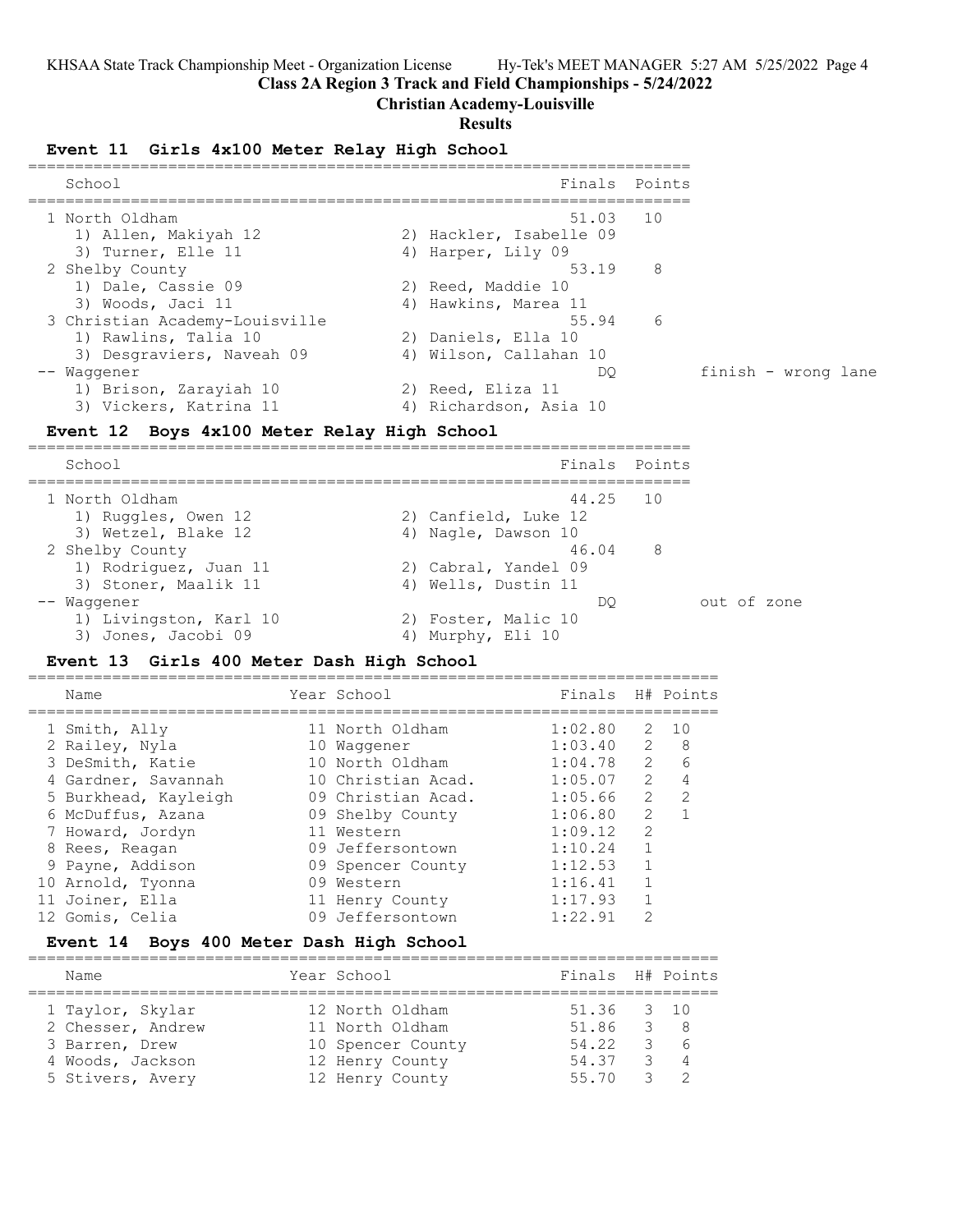**Class 2A Region 3 Track and Field Championships - 5/24/2022**

**Christian Academy-Louisville**

**Results**

#### **....Event 14 Boys 400 Meter Dash High School**

| 6 Cook, Sam             | 09 Spencer County  | 56.26   |    | $\overline{1}$ |
|-------------------------|--------------------|---------|----|----------------|
| 7 Rowe-Harrison, Daniel | 11 Waqqener        | 56.80   | 3  |                |
| 8 Hauser, Bryson        | 10 Christian Acad. | 57.09   | 3  |                |
| 9 Hurt, Denzil          | 12 Shelby County   | 1:00.61 | -2 |                |
| 10 Dreher, Sean         | 09 Shelby County   | 1:02.01 | -2 |                |
| 11 Rosenbaum, Matt      | 11 Christian Acad. | 1:02.33 | -2 |                |
| 12 Hoard, Evan          | 10 DeSales         | 1:03.01 | -2 |                |
| 13 Johnson, Elijiah     | 12 Jeffersontown   | 1:06.00 |    |                |
| 14 Thompson, Gabriel    | 11 Western         | 1:06.49 |    |                |

#### **Event 15 Girls 300 Meter Hurdles High School**

======================================================================= Name Year School Finals Points ======================================================================= 1 Doezema, Jenna 12 Christian Acad. 45.30 10 2 Hackler, Isabelle 09 North Oldham 49.02 8 3 Allen, Makiyah 12 North Oldham 49.83 6 4 Mast, Ella 10 Christian Acad. 49.84 4 5 Reed, Maddie 10 Shelby County 51.37 2

#### **Event 16 Boys 300 Meter Hurdles High School**

| Name              | Year School       | Finals H# Points |               |                |
|-------------------|-------------------|------------------|---------------|----------------|
| 1 Hutt, Wade      | 11 Spencer County | 42.09            | 2             | 10             |
| 2 Nagle, Dawson   | 10 North Oldham   | 44.23            | 2             | - 8            |
| 3 Gray, Michael   | 12 Henry County   | 44.25            | 2             | 6              |
| 4 Elliott, Josiah | 10 Western        | 49.44            | 2             | $\overline{4}$ |
| 5 Bassett, Tanner | 11 Waqqener       | 51.07            |               | 2              |
| 6 Jones, Jacobi   | 09 Waqqener       | 52.80            | 2             |                |
| 7 Kasten, Bo      | 12 Henry County   | 53.66            | $\mathcal{L}$ |                |
| 8 Jones, Freddie  | 10 North Oldham   | 54.31            | 2             |                |
| -- Howard, Devon  | 10 Western        | DO.              | -2            |                |

#### **Event 17 Girls 800 Meter Run High School**

| Name                | Year School        | Finals Points |               |
|---------------------|--------------------|---------------|---------------|
| 1 Krebs, Anne Marie | 11 Christian Acad. | 2:28.06       | 10            |
| 2 Bramer, Reese     | 10 North Oldham    | 2:29.80       | 8             |
| 3 Fadel, Abigail    | 12 North Oldham    | 2:30.55       | 6             |
| 4 Greenwell, Brooke | 09 Christian Acad. | 2:37.50       |               |
| 5 Johnson, Jocelyn  | 08 Shelby County   | 2:37.86       | $\mathcal{L}$ |
| 6 Hurt, Emalene     | 09 Shelby County   | 2:41.99       |               |
| 7 Kurtz, Akacia     | 09 Henry County    | 2:54.86       |               |
| 8 Alfaro, Katherine | 10 Waqqener        | 2:57.71       |               |
| 9 Golden, Mea       | 11 Henry County    | 3:09.67       |               |
|                     |                    |               |               |

#### **Event 18 Boys 800 Meter Run High School**

| Name               | Year School        | Finals Points |        |
|--------------------|--------------------|---------------|--------|
| 1 Ruggles, Brendan | 10 North Oldham    | $2:00.14$ 10  | $\sim$ |
| 2 Ott, Tommy       | 12 Christian Acad. | 2:00.42       |        |
| 3 Pyles, Jake      | 12 North Oldham    | 2:00.55       |        |

=======================================================================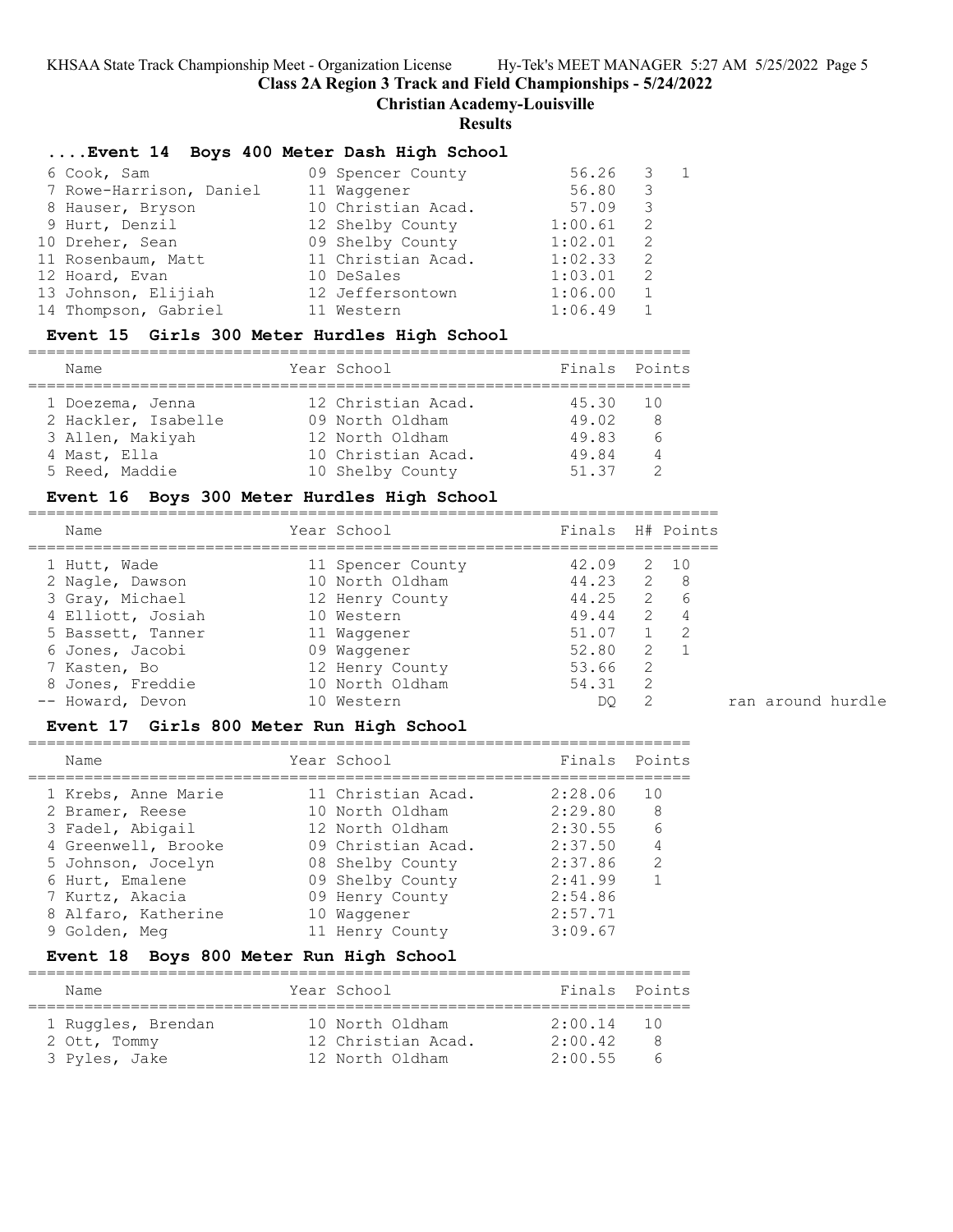**Class 2A Region 3 Track and Field Championships - 5/24/2022**

**Christian Academy-Louisville**

#### **Results**

#### **....Event 18 Boys 800 Meter Run High School**

| 4 Young, Max         | 11 Shelby County  | 2:04.56 | $\overline{4}$ |
|----------------------|-------------------|---------|----------------|
| 5 Byishimo, Janvier  | 09 Waggener       | 2:23.94 | 2              |
| 6 Hillsman, Damarcus | 09 Western        | 2:26.83 |                |
| 7 Revers, Ridge      | 09 Spencer County | 2:26.91 |                |
| 8 Cook, Matthew      | 09 Spencer County | 2:28.38 |                |
| 9 Sumner, Caden      | 10 DeSales        | 2:36.68 |                |
| 10 Golden, Mike      | 09 Henry County   | 2:37.84 |                |

#### **Event 19 Girls 200 Meter Dash High School**

==========================================================================

| Name                 | Year School        | Finals |               | H# Points       |
|----------------------|--------------------|--------|---------------|-----------------|
| 1 Doezema, Jenna     | 12 Christian Acad. | 26.40  | 2             | $\overline{10}$ |
| 2 Harper, Lily       | 09 North Oldham    | 26.51  | 2             | 8               |
| 3 Touche, Taylor     | 09 Christian Acad. | 27.03  |               | 6               |
| 4 Railey, Nyla       | 10 Waqqener        | 28.40  | $\mathcal{L}$ | 4               |
| 5 Morgan, Cami       | 11 North Oldham    | 28.83  | $\mathcal{L}$ | -2              |
| 6 Wethington, Hayley | 12 Spencer County  | 29.39  | $\mathcal{L}$ |                 |
| 7 Howard, Jordyn     | 11 Western         | 30.04  | $\mathcal{L}$ |                 |
| 8 Rees, Reagan       | 09 Jeffersontown   | 31.06  |               |                 |
| 9 Arnold, Tyonna     | 09 Western         | 31.83  | $\mathcal{L}$ |                 |
| 10 Joiner, Ella      | 11 Henry County    | 32.19  | $\mathcal{L}$ |                 |
| 11 Perkins, Whitney  | 10 Jeffersontown   | 35.19  |               |                 |
|                      |                    |        |               |                 |

#### **Event 20 Boys 200 Meter Dash High School**

==========================================================================

| Name                     | Year School        | Finals    |               | H# Points |
|--------------------------|--------------------|-----------|---------------|-----------|
| 1 Wetzel, Blake          | 12 North Oldham    | 22.97     | 3             | 10        |
| 2 Marksbury, Kellen      | 10 Spencer County  | $23.53$ 3 |               | - 8       |
| 3 Gray, Michael          | 12 Henry County    | 23.96 3   |               | 6         |
| 4 Barren, Drew           | 10 Spencer County  | 24.08     | 3             | 4         |
| 5 Howard, Devon          | 10 Western         | 24.67     | $\mathcal{S}$ | 2         |
| 6 Rowe-Harrison, Daniel  | 11 Waqqener        | 24.69     | 3             |           |
| 7 Miron, Sebastian       | 09 North Oldham    | 24.86     | 3             |           |
| 8 Moskovich, Samuel      | 09 Christian Acad. | 24.96     | 3             |           |
| 9 Elliott, Josiah        | 10 Western         | 24.97     | $\mathcal{L}$ |           |
| 10 Alarcon, Ian          | 09 Shelby County   | 25.12     | 2             |           |
| 11 Stivers, Avery        | 12 Henry County    | 25.42     | 2             |           |
| 12 Nance, Jace           | 11 Jeffersontown   | 25.78     | $\mathcal{L}$ |           |
| 13 Foster, Malic         | 10 Waqqener        | 25.85     | 2             |           |
| 14 Malloy, Cruz          | 10 Christian Acad. | 25.91     | $\mathcal{L}$ |           |
| 15 Rodriquez, Moctezumac | 10 Shelby County   | 25.94     | 2             |           |

#### **Event 21 Girls 3200 Meter Run High School**

======================================================================= Name Year School Finals Points ======================================================================= 1 Wilkins, Emma 11 Christian Acad. 12:24.72 10 2 Boyd, Janie 10 North Oldham 12:38.88 8 3 Ward, Bethany 09 North Oldham 12:42.21 6 4 Johnson, Jaya 07 Shelby County 13:54.70 4 5 Moylan, Leah 12 Christian Acad. 14:06.53 2